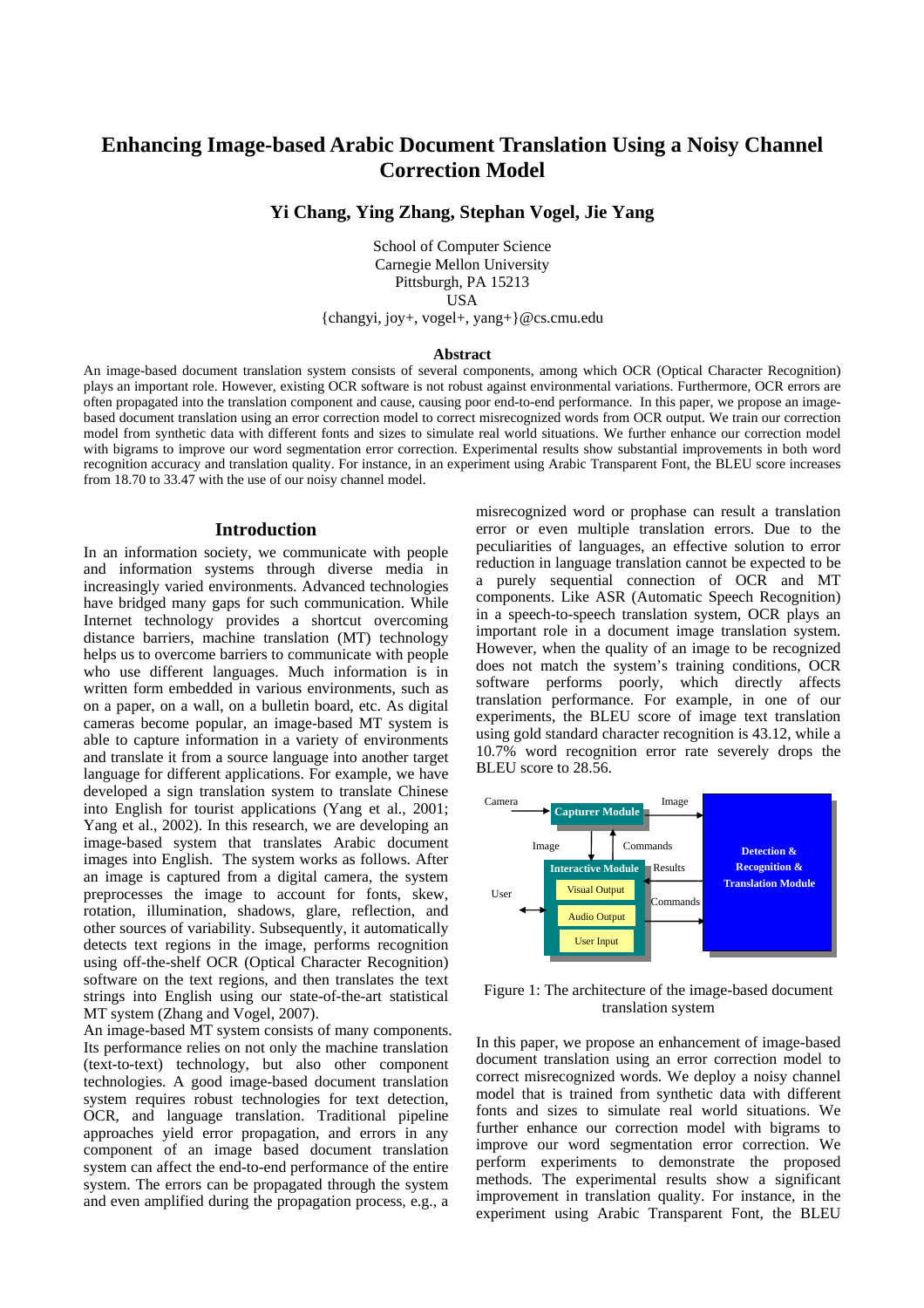score increases from 18.70 to 33.47 with the use of our noisy channel model.

The remainder of this paper is organized as follows: in section 2, we introduce the architecture of our imagebased document translation system. Then, in section 3 we describe the existing problems that will impair the accuracy of our image-based document translation system, and we explain our correction model in Section 4. Finally, we present experimental results in Section 5, which is followed by the related work and conclusions in the last two sections.

## **System Architecture**

As shown in Figure 1, the image-based Arabic document translation system consists of three modules: an image capture module; a detection, recognition, and translation module; and an interactive module. The capture module handles image input, and it is hardware dependent. The input image is then fed into the detection, recognition, and translation module for processing. This module is a key part of the system. It first performs text detection and locates text regions in an image, then further processes these regions and feeds them into the OCR engine, which recognizes the contents of the areas in the source language. Then, the recognition results are sent to the translation system to obtain an interpretation in the target language. The interactive module provides an interface between a user and the system. As a user-centered system, a userfriendly interface is also important. It provides necessary information to the user through an appropriate modality. It also allows the user to interact with the system if needed. Figure 2 illustrates a prototype of the image-based Arabic document translation system. The system can process input images from a file or a digital camera. The upper left window in the interface shows the input image and the bottom left window is the detection results. The recognized text is at the right upper window and the translation results are shown in the right bottom window.



Figure2: An illustrate of the prototype system

It is a challenging problem to automatically detect text from an image. To work around variations in an image, we have developed a robust text detection module that uses a hierarchical detection framework that embeds multi-resolution and multi-scale edge detection, adaptive searching, color analysis, and affine rectification algorithms (Chen et al., 2004). We combine multiresolution and multi-scale edge detection techniques to effectively detect text in different sizes. We employ a Gaussian mixture model (GMM) to represent background

and foreground, and perform color segmentation in selected color spaces. We use affine rectification to recover deformation of the text regions caused by an inappropriate camera view angle. After affine rectification for each text region in the image, we perform text detection again in rectified regions within the image to refine detection results.

In our system implementation, the recognition module incorporates an off-the-shelf OCR software package, Sakhr Automatic Reader version 8.0 (Platinum Edition), which is one of the most commonly used Arabic OCR products.

The PanDoRA system (Zhang and Vogel, 2007) is used for the translation module. The image-based document translation system is expected to be used on hand-held devices such as digital camera and PDAs. PanDoRA is a phrase-based statistical machine translation system with compact data structure which makes it possible to be run on hand-held devices. There are two decoding mode in PanDoRA: monotonic decoding and ITG-style reordering decoding. For our experiments, we use monotonic decoding as the testing sentences are usually very short.

## **Recognition Problems in Document Translation from Images**

OCR is one of the most successful applications in the pattern recognition field. It is a common belief that OCR is a solved problem because so many papers and patents have claimed recognition rates as high as 99.99%. Although many commercial OCR systems work well on high quality scanned documents under controlled conditions, they fail in many tasks, such as video OCR, license plate OCR, and sign OCR. Current video OCR is limited to recognizing captions in video images for video indexing, or to identify license plates on vehicles for various applications. Even 99% accuracy would generate about 30 errors on a typical printed page of 3000 characters. Rice et al. classified errors produced by OCR systems and their causes (Rice et al., 1999). OCR errors have been organized into four major classes: Imaging Defects, Similar Symbols, Punctuation and Typography.

In our image-based Arabic document translation system, we have found four problems related to recognition accuracy that could severely impair the end-to-end system performance.

## **Different Fonts in Arabic**

Arabic is one of the languages with the most complex print form. Arabic is written from right to left. Most of the word characters in a word are connected, and each character has 4 different forms: isolated form, beginning form, middle form and end form. All these variations are multiplied with different fonts. We choose the three most commonly used Arabic fonts in the Windows OS: Arabic Transparent, Simplified Arabic and Traditional Arabic. Figure 3, 4 and 5 illustrate examples of these fonts with the same sentence. Note that characters of Traditional Arabic Font are largely different from the characters of the other fonts. In addition, the word segmentation is quite vague in these fonts. Without knowledge of Arabic, it is quite difficult for us to precisely segment the word boundary from a single image. Correspondingly, the segmentation vagueness is also an obstacle for the OCR software.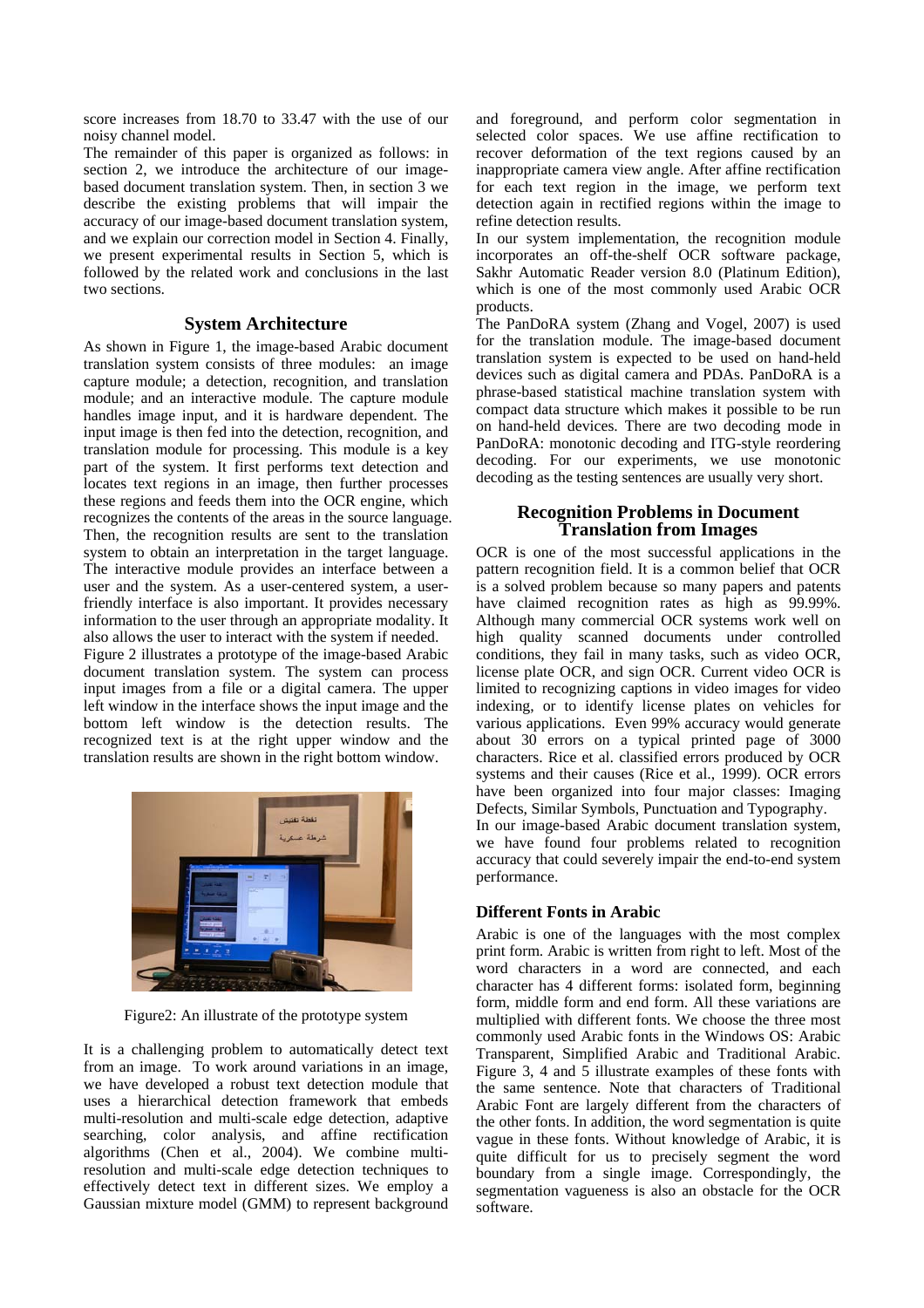Figure 3: An example of Arabic Transparent Font



Figure 4: An example of Simple Arabic Font

Figure 5: An example of Traditional Arabic Font

To the best of our knowledge, most commercial OCR products only work well within certain fonts. If text in a font which is far different from those fixed fonts needs to be recognized, the accuracy of recognition will severely drop. Nevertheless, unsupported fonts could be possible and common in our image-based document translation scenario due to the diversity of fonts in the real world.

#### **The Limitation of OCR**

Although most of commercial OCR companies claim that their products have almost perfect recognition accuracy near 99.9%, their accuracy rates are hardly to be achieved. According to (Kanungo et al., 1999), the absolute page accuracy rate of Sakhr Automatic Reader version 3.0 is 90.33% with reasonably high quality images, where the page accuracy rate is based on character level.

To verify the performance of Sakhr OCR, we also performed a set of experiments. We manually generated a set of high resolution images (600 dpi) with different fonts and different sizes. Without any noise on the images, we believe we can achieve the upper bound of Sakhr OCR in the ideal case. The evaluation results are summarized in Table 1 and Table 2.

Table 1 illustrates the character error rate with different character fonts and sizes, and the character errors are computed by edit distance. According to the table, we can observe that the accuracy of OCR is very sensitive to both font and size changes, and the recognition accuracy only could reach 99% with some specific parameters. For example, OCR performs the best in the Tradition Arabic Font on images with 108 pixels, and performs much worse with 36 pixels. But it performs differently for the other two fonts. It is difficult to find one single set of parameters to get the most satisfactory recognition accuracy with all fonts. Although the data set here is too small to draw a conclusion, it helped us to find suitable parameter settings for our following experiments. Table 2 shows the corresponding word error rate with the same parameters. We found that the word recognition error rate was about 4 times larger than the character recognition error rate.

|             | 36     | 60     | 84      | 108    |
|-------------|--------|--------|---------|--------|
|             | pixels | pixels | pixels  | pixels |
| Arabic      | 11.6%  | 4.0%   | 3.1%    | 4.8%   |
| Transparent |        |        |         |        |
| Simplified  | 17.2%  | 4.5%   | 5.6%    | 5.1%   |
| Arabic      |        |        |         |        |
| Traditional | 28.2%  | 3.1%   | $0.3\%$ | 0.3%   |
| Arabic      |        |        |         |        |

Table 1: Character Recognition Error Rate

|             | 36     | 60     | 84     | 108    |
|-------------|--------|--------|--------|--------|
|             | pixels | pixels | pixels | pixels |
| Arabic      | 46.7%  | 11.3%  | 12.9%  | 22.6%  |
| Transparent |        |        |        |        |
| Simplified  | 53.2%  | 17.7%  | 19.4%  | 21.0%  |
| Arabic      |        |        |        |        |
| Traditional | 64.5%  | 9.7%   | 1.6%   | 1.6%   |
| Arabic      |        |        |        |        |

## **The Limited Image Quality**

Sakhr OCR software claims to be able to achieve the best performance with images above 300 dpi resolution. However, in our application, due to the size of the images captured by the camera, the small text regions in the image hardly satisfy the resolution requirement of 300 dpi. Image preprocessing also leads to further information loss. We deploy a set of algorithms, such as bilinear interpolation, image binarization and affination transformation, etc. to handle skew, rotation, illumination, shadows, glare, and reflection of images. The accumulated information loss in image preprocessing degrades the quality of the image that is input to the recognition module below the requirement of the OCR software. As a result, the accuracy of OCR might be worse than expected with the limited quality images in our image-based document translation system.

#### **The OCR Error Propagated in Statistical Machine Translation**

In this paper, we use the BLEU score to measure translation quality. BLEU averages the precision for unigrams, bigrams and up to 4-grams and applies a length penalty if the generated sentence is shorter than the best matching (in length) reference translation (Papineni et al., 2001). Due to the definition of the BLEU score, a recognition error not only punishes the unigram score, but also hurts the bigram, trigram and 4-gram scores, which have larger contributions to the final BLEU score. As a result, OCR errors are propagated in the current machine translation metrics. Our experiment shows that a 10.7%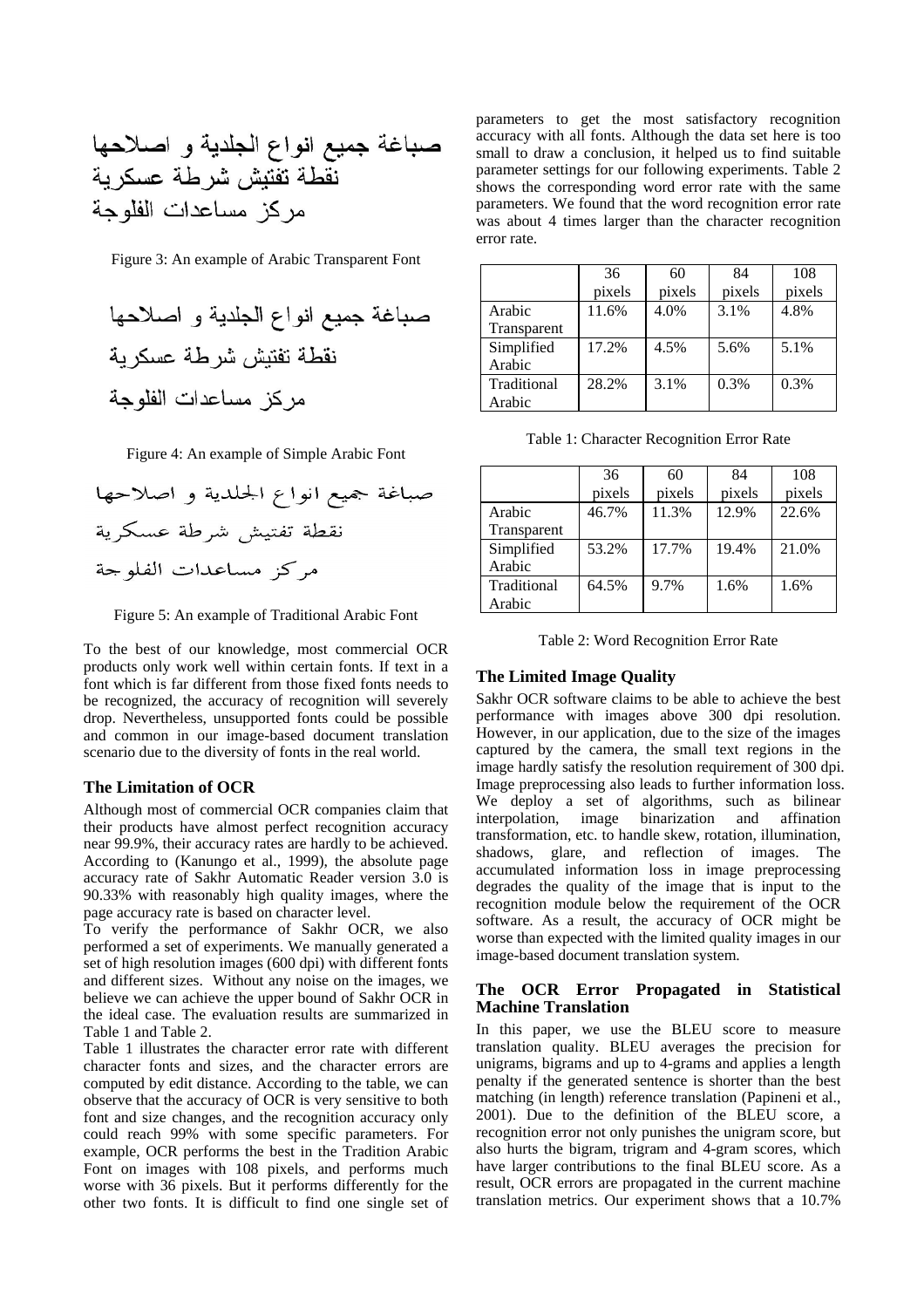error rate in word recognition severely drops the BLEU score from 43.12 to 28.56.

Although OCR errors might not be a problem for many other applications such as information retrieval (IR), it causes serious troubles for a MT task. Several studies (Taghva et al., 1994; Croft et al., 1993; Mittendorf et al., 1995) indicate that there is no statistical difference in retrieving original text and English OCR text, if the OCR performance is good enough. Applying probabilistic IR, we can retrieve the most relevant OCR-generated documents using approximate matching techniques even without correcting OCR errors. However, due to the four problems above, we can not ignore OCR errors in our document image translation scenario, and an effective method for OCR error correction is essential to achieve high quality MT for an image-based MT task.

## **OCR Correction with Noisy Channel Model**

#### **Noisy Channel Models in the Image-based Document Translation System**

Noisy channel models are widely used in AI problems such as speech recognition and machine translation. It assumes that the source input sequence *I* is encoded by a noisy channel and we observe the output sequence *O*. The task is to estimate the source message by a decoder  $\hat{I} = \arg \max P(I | O)$ . In our application, there are two *I* noisy channels: the translation channel and the image generation channel (Figure 6). The translation model encodes the source language (English) to the target language (Arabic), and the image generation channel encodes the Arabic texts into images. The decoding process is shown in Figure 7.



Figure 6: The two-noisy-channel-model system



## Figure 7: The decoding process of the noisy channel model in Figure 6

Due to the limitations of the OCR system, the output from Decoder 1 is not perfect and OCR errors will be propagated in Decoder 2. One possible solution is to consider all possible errors from OCR and update the statistical machine translation model by adding the OCR errors in the training dataset. However, this method requires converting all Arabic training data into images and then generating the recognized erroneous training data from the OCR engine, which is time consuming or even impossible when the training data is too large. Another possible solution is to take the Divide and Conquer strategy, adding an error correction module while keeping the existing SMT systems that were well trained and tuned. In this paper, we propose an alternative approach by adding another noisy channel model for correction of the OCR output, as Figure 8 below. The OCR error is modeled in the text transform channel. And the decoding process is shown in Figure 9. With the new hierarchy we can assume that the decoded message of Decoder1 (OCR) is perfect ( $\hat{A} = A'$ ) and also keep the SMT model independent. What we are focusing on is the text correction process.



Figure 8: The three-noisy-channel-model system



Figure 9: The decoding process of the noisy channel model in Figure 8

## **Text Correction**

*A*

To decode the correct text sequence from the OCR output, the Bayesian rule is applied:

$$
\hat{A} = \arg \max_{A} P(A | \hat{A}') = \arg \max_{A} P(A | A')
$$
  
= 
$$
\arg \max_{A} \frac{P(A) * P(A' | A)}{P(A')}
$$
  
= 
$$
\arg \max_{A} P(A) * P(A' | A),
$$
 (1)

Where  $P(A)$  is the Arabic language model, which can be trained from a large Arabic dataset. *P(A'|A)* is the transformation model. To simplify the problem we assume that words are independent of each other and the transformation model can be written as:

$$
P(A' | A) = \prod_{k} P(a_k' | A) \qquad , \tag{2}
$$

where  $a_k$ ' is the *k*th word in *A*'.

We future assume that the number of words in *A'* and *A* is the same and  $a_k$ ' only depends on the *k*th word in *A*  $(a_k)$ :

$$
P(A' | A) \approx \prod_{k} P(a_k | a_k) \quad . \tag{3}
$$

To evaluate  $P(a_k'|a_k)$ , we synthesize different images from a given word *ak* and use OCR to get the transformed texts.  $P(a_k'|a_k)$  can be computed by maximum likelihood estimation: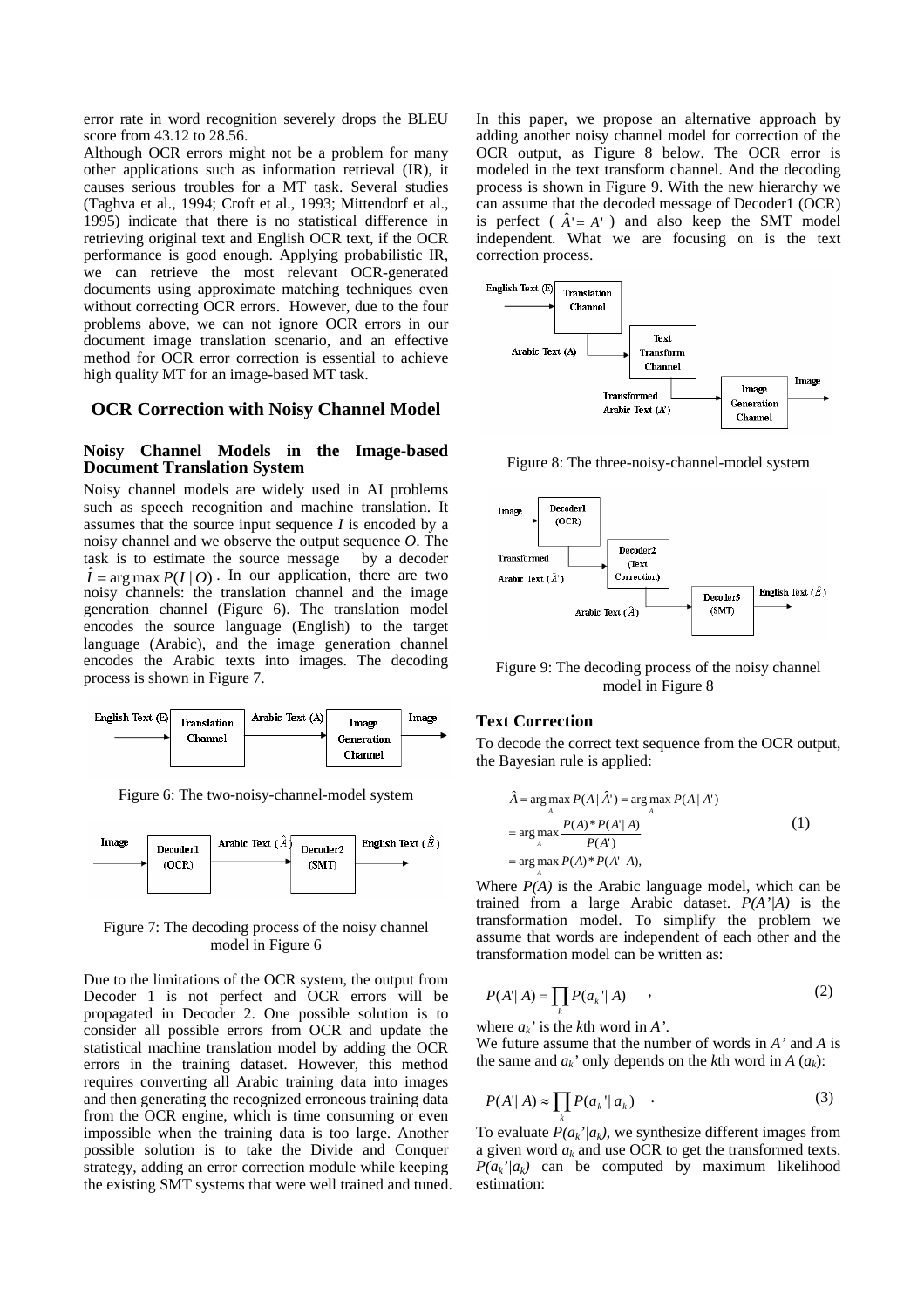$$
P(a_k \mid a_k) = \frac{count(a_k \mid a_k)}{count(a_k)} \tag{4}
$$

A small probability is applied for unseen word pairs. We use the well known Viterbi algorithm to decode the most probable correct word sequence given the output of OCR.

## **Experiments**

# **Data**

We evaluate our OCR correction module based on an Arabic-English corpus called the Basic Travel Expression Corpus (BTEC) (Eck & Hori, 2005). The training data contains 20,000 sentence pairs and 131,711 Arabic words. The total vocabulary size is 26,116. To generate the training data, we synthesize the training data vocabulary into multiple images based on different fonts. The development data contain 506 Arabic sentences and 2662 words, and the testing data contain 500 Arabic sentences and 2566 words. The height of text in each image is 108 pixels, and the resolution of the image is 96 dpi.

#### **Experimental Results**

Table 3 illustrates a comparison of word recognition error rate with different fonts. The first row of the table is measured with the output of OCR directly, and the second row is based on the result of our noisy channel correction model. The recognition of Simplified Arabic Font, which is the most accurate one, can make an improvement of 4.02% by correction, while the recognition of Arabic Transparent Font could improve 7.05% from our correction module.

|              | Arabic      | Simplified | Traditional |
|--------------|-------------|------------|-------------|
|              | Transparent | Arabic     | Arabic      |
| <b>OCR</b>   | 17.81%      | 11.42%     | 22.21%      |
| Correction   | 10.76%      | 7.40%      | 19.49%      |
| Enhanced     | 5.96%       | 5.96%      | 19.25%      |
| Correction   |             |            |             |
| Perfect      | 1.71%       | 1.60%      | 1.29%       |
| Segmentation |             |            |             |

Table 3: A comparison of word recognition error rate

|              | Arabic      | Simplified | Traditional |
|--------------|-------------|------------|-------------|
|              | Transparent | Arabic     | Arabic      |
| OCR          | 18.70       | 25.90      | 18.73       |
| Correction   | 25.19       | 31.13      | 21.61       |
| Enhanced     | 33.47       | 34.01      | 21.80       |
| Correction   |             |            |             |
| Perfect      | 42.10       | 42.25      | 42.65       |
| Segmentation |             |            |             |

#### Table 4: A comparison of BLEU scores

In the following step, we translate all OCR and correction results into English using the same statistical machine translation module. Translating the testing data directly, the BLEU score is 43.12, and we can regard it as the translation upper bound. Table 4 demonstrates the corresponding machine translation BLEU scores.

According to Table 3 and Table 4, a 4.02% improvement in word recognition with Simplified Arabic Font brings a 6.23 BLEU score improvement. The highest BLEU score after correction can reach to 31.13. Interestingly, the BLEU score is not consistent with the word recognition error. A cell with larger word recognition error rate might also have larger BLEU score in these tables. That is, we have to consider both BLEU score and word recognition error as the evaluation metric for our correction model in our image-based document translation scenario.

#### **Error Analysis**

Although our correction model makes reasonable improvement in the BLEU score, it is still much lower than the translation upper bound. After analyzing the errors, we find there are mainly two types of errors from the OCR output, character recognition errors and word segmentation errors.

Character recognition errors come from when a character in an image is misrecognized into one or more characters, or even skipped. Our noisy channel model aims to solve this type of error. Word segmentation errors occur when the OCR misrecognizes one single word in an image as multiple words or misrecognizes multiple adjacent words in an image as one single word.

> أود أن أرى أوفى أن ألى لى أود أن ألبي لمي

Figure 10: An example of recognition & correction.



Figure 10 illustrates an example of an OCR error. The first line in the figure is the ground truth text, which means "I'd like to see it". The second line in the figure is the result of the recognition, where the leftmost word on the first line was incorrectly segmented into two words, and the rightmost word was also misrecognized. The translation result is "<unk> I <unk> I", where "<unk>" is the translation of an out-of-vocabulary word. The third line in the figure is the result of text correction. As we can notice, the rightmost word is successfully corrected with our correction model, and the translation result is "I'd like  $\langle$ unk $>$  I".

Our noisy channel model can not solve the segmentation error in the above case, and sometimes it even makes such errors worse. For example, as Figure 11 shows, the first line means "how about a drink". The OCR segments the leftmost word on the first line into 2 separate strings, and there is no character recognition error on them. Since these 2 separate strings are out of our vocabulary, the translation is "how about <unk> <unk>". Our correction model converts the  $2<sup>nd</sup>$  leftmost string on the  $2<sup>nd</sup>$  line into another word which means "hair", and the translation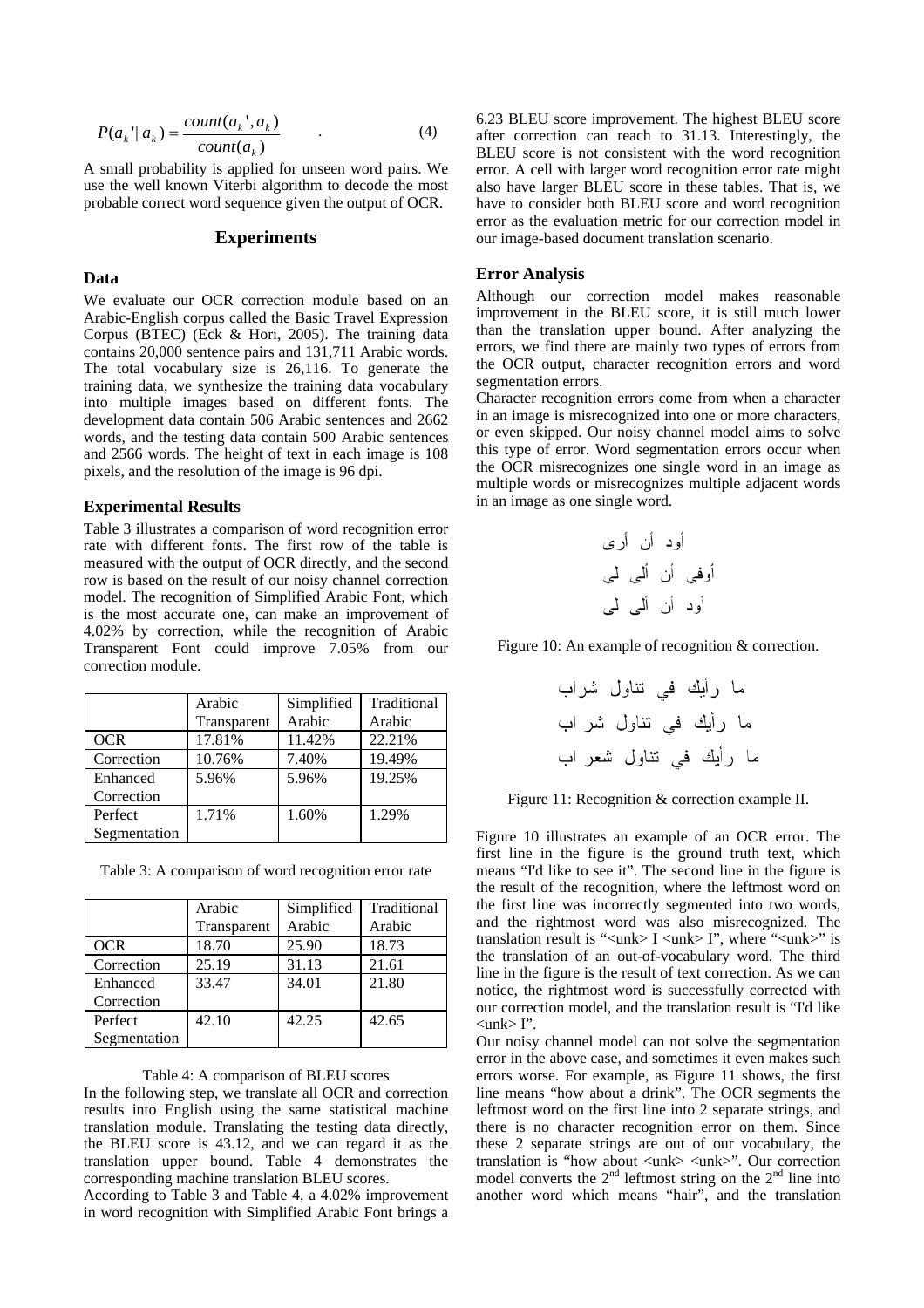turns into "how about hair <unk>", which is misleading in our end-to-end system.

From analyzing the OCR results in our system, we that word segmentation errors dominate in our application. If we explicitly fix all word segmentation errors in OCR result, the word error rate drops to less than 2%, as the 4th row in Table 3 shows. Correspondingly, all BLEU scores rise to above 42, which is close to the upper bound of translation, as represented in the 4th row of Table 3.

# **Enhance Correction with Bigrams**

To overcome segmentation errors, we enhance our noisy channel model for segmentation correction. Given a string of the OCR output, we explore all of its bigrams, if the edit distance between a bigram and a word in our dictionary is less than a threshold, we replace the bigram with the new word. Iterating this replacement processing yields a new string. In the decoding process, we use the Viterbi algorithm to decode the most possible word sequence given both the output of OCR and its corresponding replacement strings. Figure 12 explains the algorithm in detail. In our experiment, we set *n* as 2.

 $BigramCorrection(OcrOutput \hat{A}^{\dagger})\}$ 

*A*). For all segmentions in  $\hat{A}$ <sup>'</sup>, construct a set *of bigram strings using the adjacent segmentation.* 

*B). Iterate the replacement process, and* 

*generate a new string A*′′ ˆ *: If the edit distance between a bigram and a dictionary word is less than n , replace the bigram with the word.* 

 $C$ ). Decode both  $\hat{A}$ ' and  $\hat{A}$ <sup>''</sup>, and choose the most *probable sequence as the correction of*  $\hat{A}$ <sup> $\cdot$ </sup>. *}*

Figure 12: The Bigram Correction Algorithm

The 3rd rows in Table 3 and Table 4 present the result of our enhanced correction model. In Arabic Transparent Font, we improve the BLEU score from 18.70 to 33.47 with our enhanced correction model, while the most accurate translation result reaches 34.01. In our experiment, we also tried trigram combination in our enhanced noisy channel model, but there was no further improvement on it.

The enhanced correction model is designed to improve the error of segmenting one single word in an image into multiple words. In cases of merging multiple adjacent words in an image into one single word, the capability of our enhanced correction model is limited. As we can see, the improvement in Traditional Arabic Font with our enhanced correction model is marginal.

# **The Related Work**

The research presented in this paper is related to some previous works reported in the literature. Hong corrected the OCR result through passage-level post-processing using visual constraints and linguistic constraints (Hong, 1994). Kolak and Resnik modeled a noisy channel in OCR Error Correction with syntactic information (Kolak & Resnik, 2002). Kanungo et al. compared the recognition accuracy of the two most commonly used Arabic OCR products, Sakhr and OmniPage (Kanungo et al., 1999). Taghva et al. built an expert system for automatically correcting OCR errors to post-process the OCR result text in preparation for a subsequent retrieval system (Taghva et al., 1994). The system only focuses on words that will likely be used for retrieval, and claimed 87% of the errors were corrected. Doermann and Yao presented a system for modeling the OCR output errors, and they described some symbol and page models to simulate the degraded images during scanning, decomposing and recognition (Doermann & Yao, 1995). Sato et al. implement some video OCR techniques to solve the low resolution characters and extremely complex background problems in digital video data. They post-process the OCR result by mapping the OCR result into a dictionary by a selfdefined word similarity (Sato et al., 1999).

In this paper, we focus on correcting OCR errors to improve translation quality for an image-based document translation task. Similarly, the OCR errors might impair the accuracy of other applications that rely on text processing techniques. Croft et al. examined the information retrieval performance on OCR output, and showed that low quality OCR output can result in significant degradation on the accuracy of retrieval (Croft et al., 1993). Instead of correcting OCR errors, Harding et al. used *n*-gram formulations with a probabilistic retrieval system and improved retrieval performance over standard queries on the same data when a level of 10 percent degradation or worse was achieved (Harding et al., 1997). Similarly, Mittendorf et al. showed that recognition errors can be ignored in retrieval if the number of documents and their lengths are sufficiently large (Mittendorf et al., 1995).

# **Conclusions and Future Work**

In this paper, we have proposed an approach to correct Arabic OCR errors in an image-based Arabic document translation system. The correction model is trained with synthetic images with different fonts and sizes. We have further enhanced our correction model with bigrams to improve the word segmentation correction. We achieved substantial improvement in both word correction and the translation accuracy.

However, the correction models we proposed are limited with the cases of recognizing multiple adjacent words on image into one single word. Furthermore, those more complicated conditions with the mixture of character recognition errors and word segmentation errors are even challenging for us. In order to address these challenges, we will work on modeling the context information in the training data in our future work.

# **Acknowledgements**

This work was partially supported by DARPA through the ASSIST program. We would like to thank Justin Betteridge for his valuable help on the final version of the paper, and we are also grateful to comments from the anonymous reviewers.

# **References**

Chen, X., Yang, J., Zhang, J., and Waibel, A. (2004). Automatic detection and recognition of signs from